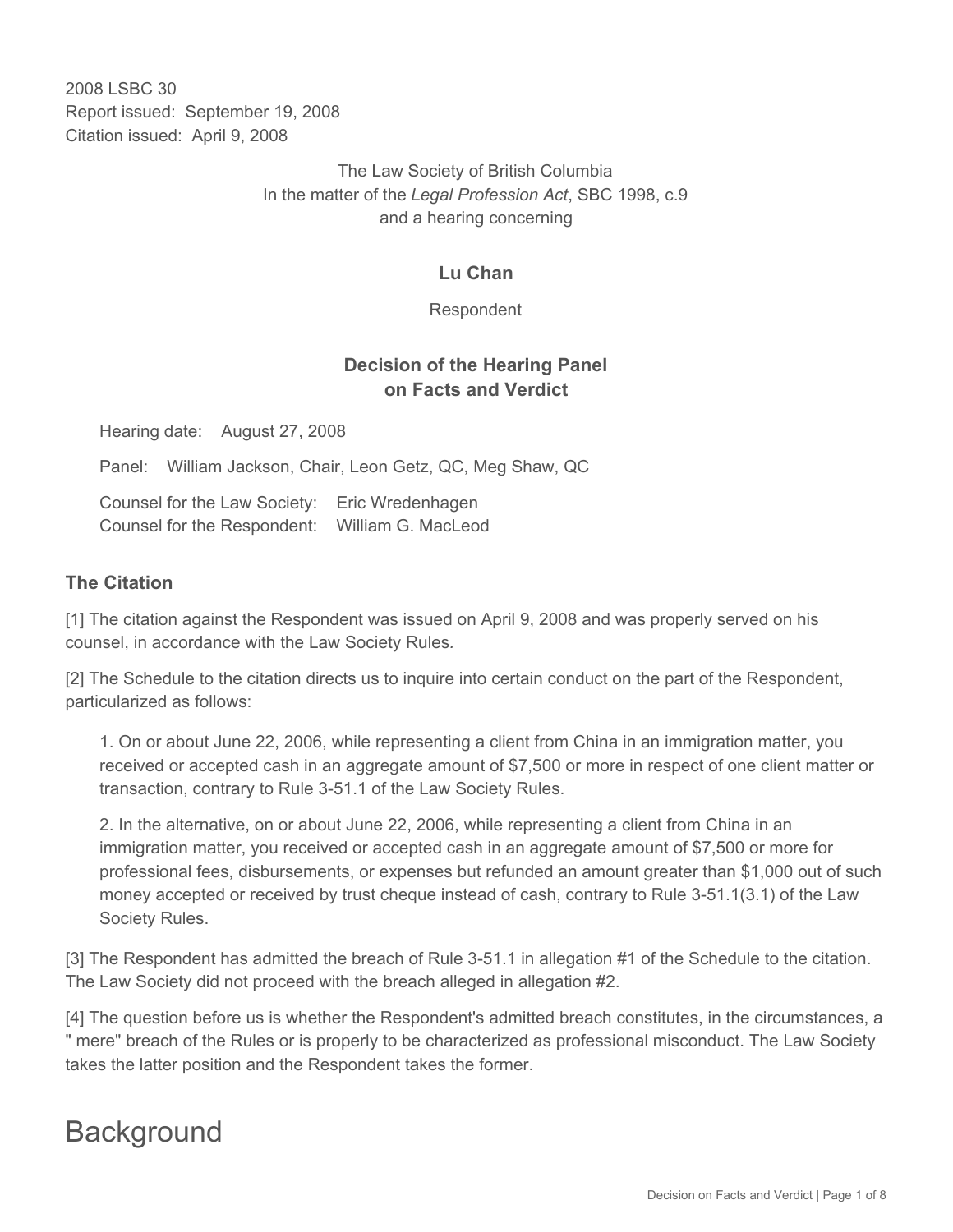[5] The Respondent has practised as a sole practitioner since his call to the bar in November of 1993. His preferred area of practice is in the field of immigration law and his clientele consists overwhelmingly of residents of the People's Republic of China and of Taiwan.

[6] There is a relatively brief Agreed Statement of Facts from which it appears that in the Trust Report for the year ended December 31, 2006, that the Respondent submitted to the Law Society in March of 2007, he answered " yes" to Question 14 in Section B: " Did the practice receive, into trust or general, in respect of one client matter or transaction, an aggregate amount of cash of \$7,500 or more?"

[7] The Respondent added the following information:

On June 22, 2006, I received a total amount of \$40,000 USD in cash from a client from China who intended to apply for immigration to Canada under the Province of PEI's " Business Partners" program. The PEI government requires an applicant to commit to learn English language and to reside in PEI after their immigration to Canada. Accordingly, an applicant is required to put down in escrow \$20,000 CAD as guaranty for residency in PEI and \$20,000 CAD as language deposit, until they fulfill these two conditions. Usually, clients would request Canadian lawyers to make these payments on their behalf to the government appointed escrow agent in PEI.

This client brought the funds to Canada in cash because she was not able to transfer the funds from China to Canada via a bank in China, due to China's foreign currency control policy. On the other hand, she did not have a bank account in Canada.

I am aware of my duty under Chapter 4, Section 6 of the *Professional Conduct Handbook* and do not usually take cash in large amount [sic] from clients. In this particular case, before I agreed to accept the cash in trust, I reviewed the client's situation carefully and was satisfied that the client was a legitimate business person and the source of the funds was legitimate. . . .

The client did not eventually go ahead with her application for immigration to PEI and the full amount in my trust was returned to her without deduction or service charge.

[8] The circumstances surrounding the Respondent's admitted breach were elaborated on by his counsel in a lengthy letter to the Law Society dated November 30, 2007. The relevant parts of this letter are:

Facts re the Cash Transaction

On May 10, 2006, Mr. Chan received a phone call from a potential client in China, Ms. YW, a Chinese citizen residing in China (the " Client" ). The Client inquired about a Canadian student visa application for their son who was, by that time, in his last year in high school in China and was considering pursuing a university education in Canada in 2007. . . .

Mr. Chan had known YW and her husband, RZ, for years. As far as Mr. Chan knew, they were both university educated. They used to work for a state owned TV set manufacturing company in China. He was a sales manager. In or about 2000, they started a small family owned consulting business which provided career planning and business planning services to their clients. From time to time, they referred clients to him who wanted to apply for admission to Canadian universities and to apply for Canadian student visas, as well as clients who wanted to apply for immigration to Canada.

This time, YW was anxious to get a Canadian student visa for their son before August, 2007.

He told her that their son might not be able to get a Canadian student visa from the Canadian Embassy in Beijing because the Embassy would require proof of sufficient funds to support a student in Canada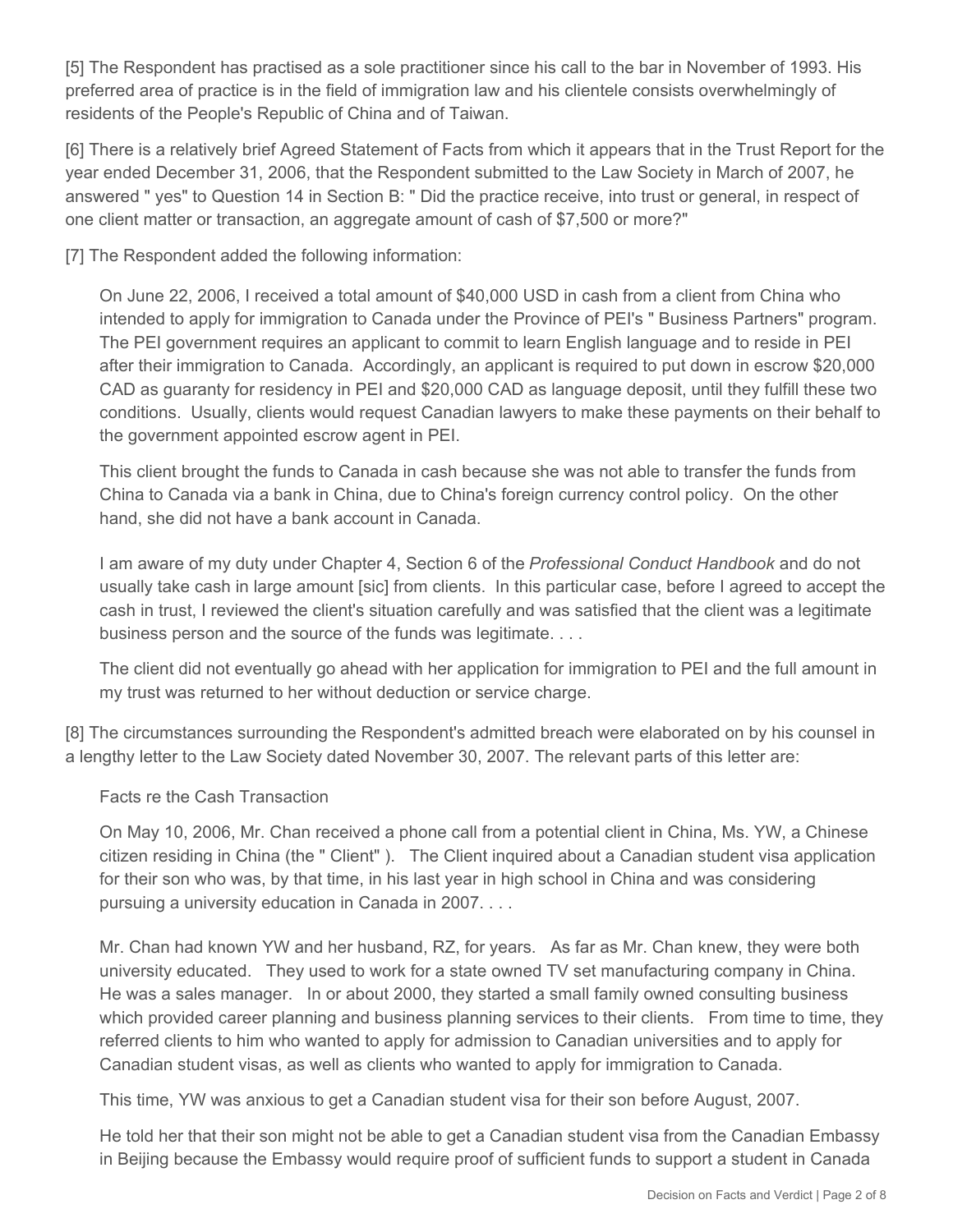and the sufficiency of funds, as required by the Embassy, was an amount over ¥ 800,000 (approximately \$100,000 CAD) deposited in a bank for a period over 18 months. The couple did have that amount of saving, but the money was not deposited in a bank. Most of their savings were in the stock market in China. Even if they cashed in their investments and deposited the proceeds in a bank account, it still would not meet the Embassy's requirement of an 18 month history of such a bank deposit.

Mr. Chan, then, suggested that she and her family consider immigration to Canada. By doing this, their son would not need a student visa to study in Canada. They were interested. Mr. Chan then suggested that they consider the Provincial Nominee Program (" PNP" ) of the Province of Prince Edward Island. The immigration process under that program for PEI is very fast. It could be a matter of 9 to 12 months, while a student visa application would take as much as 4 to 5 months in Beijing and a Federal immigration process would take 3 to 5 years for Chinese citizens.

YW decided to pursue immigration under the PEI PNP program, instead of the student visa application. She and Mr. Chan moved very fast in order to meet their target date of August 2007 for getting their son into university in Canada for the fall of 2007. The Client signed a retainer agreement on May 31, 2006, and provided basic personal information and some of the supporting documents for the immigration application on the same day.

To apply for the PEI PNP program, the PEI government requires an applicant to deposit \$100,000 in a provincial government designated escrow account in PEI, plus a \$25,000 good faith residency deposit and a \$20,000 language deposit. The total amount to be deposited in the PEI government account is \$145,000. Without receiving the funds, the government would not assess an applicant's application and issue a Certificate of Nomination.

In the retainer agreement, it was stipulated that the Client could make the payment of the funds to the PEI government directly or, to Mr. Chan in trust. If the payment is made to the PEI government, it should be in Canadian currency. The Client was not able to get Canadian dollars in China as it was not a major currency in China. Therefore, they decided to remit the funds in US dollars to Mr. Chan in trust and he would convert it to Canadian dollars and make the payment to the PEI government on their behalf. They then proceeded to prepare other documents and to make the payments.

In regard to the background of this matter, it is important to keep in mind the very different conditions that apply in China in regard to carrying out financial transactions. In China, personal cheques are simply not available and are not used. Also, bank drafts payable to parties outside China are generally not available to individuals. Similarly, it is generally not feasible for an individual to send funds from China by wire transfer. There is a limit of about \$5,000 US per year, per person on such transfers. Accordingly it is normal for individuals to carry out business there on a cash basis.

#### Cash Payment

On June 16, 2006 Mr. Chan received the first payment from the Client. It was USD \$60,000 paid in traveler's cheques. On June 22, 2006, he received a further USD \$40,000 in cash from the Client. Mr. Chan was not in the office at the time when the cash was paid to his office. His secretary/bookkeeper took the cash and waited for his instruction.

When he returned to office and saw this amount of cash payment, Mr. Chan was concerned that the bank may not accept this amount of cash. He called the Client to get payment in another form. He requested a bank draft or certified cheque or traveler's cheque or even wire transfer. Mr. Chan was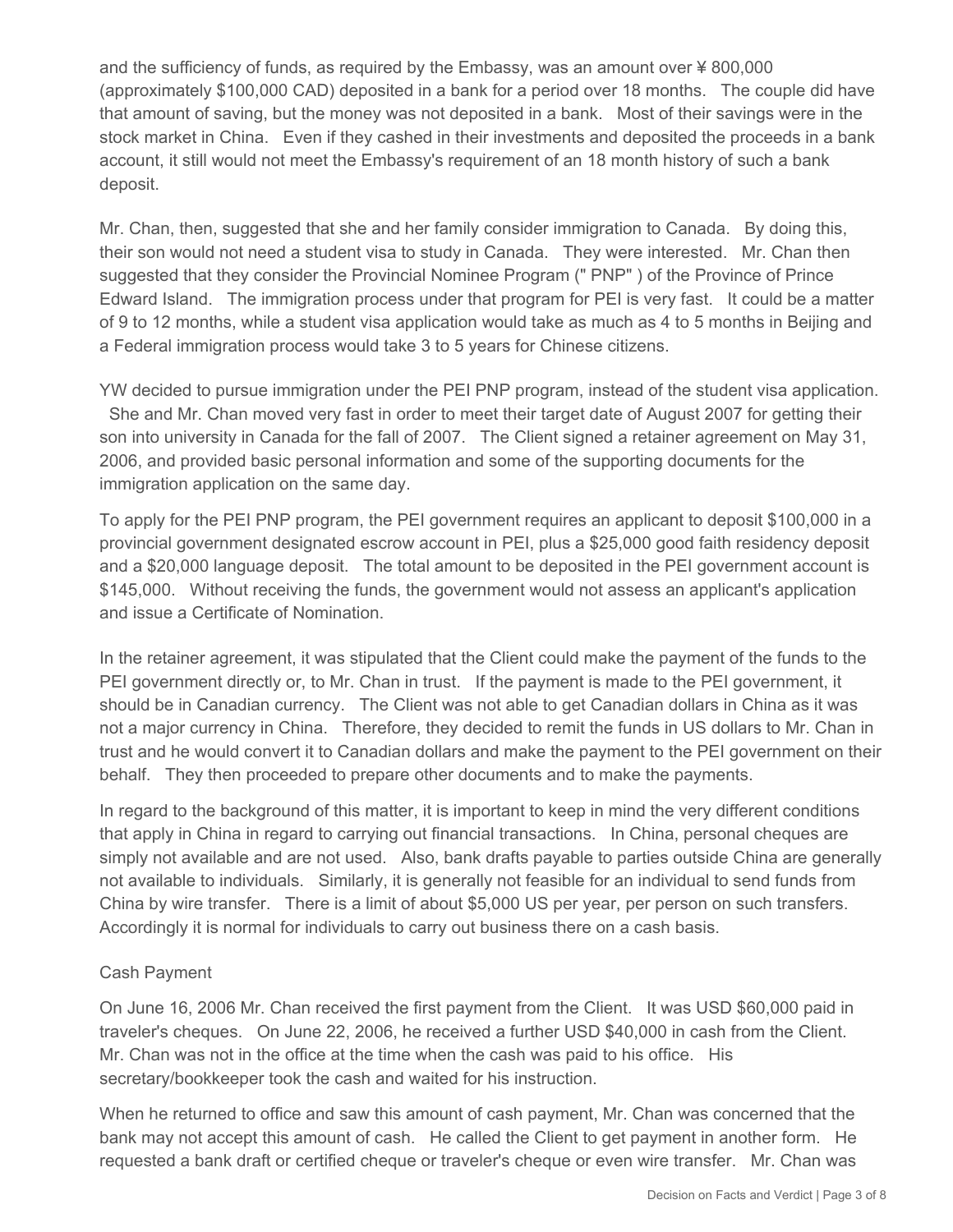told by the Client that it was not possible due to China's foreign currency control policy. They did not have any overseas bank account to make the wire transfer. They were anxious to start the immigration process as soon as possible and requested that he assist them in order to avoid any delay.

Mr. Chan was aware of the Chinese policy on foreign currency controls. In the past, he had some immigration clients from China whose applications were delayed simply due to the difficulties in transferring funds out of China. Mr. Chan wanted to assist the Client.

On the other hand, Mr. Chan was generally aware of his duty under Canadian law and under the requirements of the profession and to be on guard against money laundering. On that day, before Mr. Chan called the Client about the cash payment, he double-checked the *Professional Conduct Handbook*. He specifically reviewed Chapter 4, Section 6:

6. A lawyer must not engage in any activity that the lawyer knows or ought to know assists in or encourages any dishonesty, crime or fraud, including a fraudulent conveyance, preference or settlement.

Note 3 of that section provides:

3. A lawyer has a duty to be on guard against becoming the tool or dupe of an unscrupulous client or of persons associated with such a client and, in some circumstances, may have a duty to make Inquiries. For example, a lawyer should make inquiries of a client who:

(a) seeks the use of the lawyer's trust account without requiring any substantial legal services from the lawyer in connection with the trust matters, or

(b) promises unrealistic returns on their investment to third parties who have placed money in trust with the lawyer or have been invited to do so.

Mr. Chan assessed the background of the Client and their family and felt that in light of the Client's family and business background and in light of the circumstances, it was safe for him to conclude that they were not involved in money laundering. Mr. Chan, thus, decided to facilitate them in accepting the cash payment into his trust account, so that he could expedite their immigration application.

The mistake Mr. Chan made here, and which he acknowledges, was that he did not know or further check the Law Society Rules. Particularly, he was not aware of Rule 3-51.1(3). The Rule is simple and clear: it is an absolute bar for a lawyer to accept cash payment into their trust account of \$7,500 or more, no matter whether money laundering is involved or not.

Disbursement of Funds to a Third Party

The disbursement of the funds was a result when the Client stopped their immigration application in July, 2006.

At the time of receipt of the cash payment, Mr. Chan also had a thorough discussion with the Client about the \$25,000 residency deposit required by the PEI government. This amount was required by the PEI government to assure that immigrant families will reside in PEI after they become landed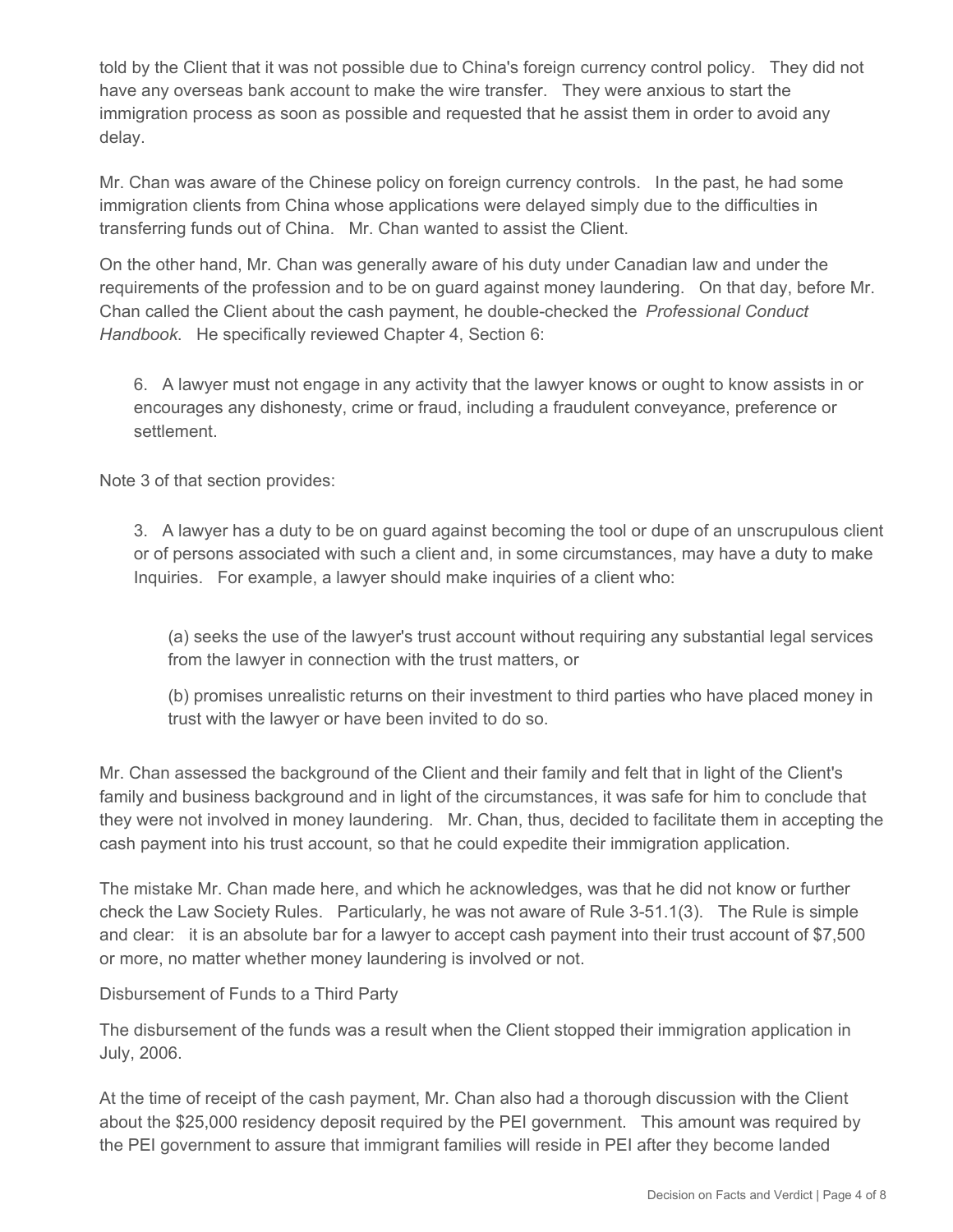immigrants. She told Mr. Chan that they wanted to reside in Vancouver, instead of PEI, so that they could be closer to their home country. Mr. Chan told them that he could not make representations on their behalf to the PEI government that they would reside in PEI, while their true intention was to reside in Vancouver. Mr. Chan also advised them that the Provincial Nominee Program in the Province of BC would not be suitable for them. The Client hesitated and requested for more time to consider.

On or about July 6, 2006, after further consideration, the Client confirmed with Mr. Chan that they definitely did not want to reside in PEI and they wanted him to stop their work. By that time, Mr. Chan had not done any work on this file and decided to close the file without charging them a fee.

He further asked the Client for instruction on the disbursement of the funds. The Client advised Mr. Chan that they wanted to keep the funds overseas in case they made a decision to send their son overseas for a university education and they needed the foreign currency to pay for tuition fees. They provided him with a name of their relative/friend, WW, and instructed him to make the cheque payable to this person.

Mr. Chan then prepared an Instruction to Pay. It was signed back by the Client on or about July 12, 2006. A trust cheque was issued on the same day upon the Client's instruction.

[9] The Respondent essentially confirmed this account in his oral evidence before us. It will be noted, however, that it differs in one respect from the disclosure contained in the Trust Report. In the latter, the Respondent indicated that the funds had been returned " *to her* without deduction or service charge." [emphasis added] That, it seems, is not strictly accurate. The funds were in fact returned to a person - WW - designated by the Client but apparently not known to the Respondent.

## **RULE 3-51.1 (the " no cash" rule)**

## *The history and importance of the Rule*

[10] Rule 3-51.1 was first adopted in 2004. It appears in Division 7 of Part 3 of the Law Society Rules. Part 3 is entitled " Protection of the Public" . Division 7 is entitled " Trust Accounts and other Client Property" . Its material provisions, for present purposes, are subsections (1) and (3):

#### Cash transactions

**3-51.1** (1) This Rule applies to a lawyer when engaged in any of the following activities on behalf of a client, including giving instructions on behalf of a client in respect of those activities:

- (a) receiving or paying funds;
- (b) purchasing or selling securities, real property or business assets or entities;
- (c) transferring funds or securities by any means.

(3) While engaged in an activity referred to in subrule (1), a lawyer must not receive or accept an aggregate amount in cash of \$7,500 or more in respect of any one client matter or transaction.

[11] The Rule has been the subject of notice or commentary in various places, including a number of issues of the *Benchers' Bulletin*, on at least 12 occasions since it was first adopted in 2004. The Benchers have repeatedly made it clear that they regard the Rule with some seriousness.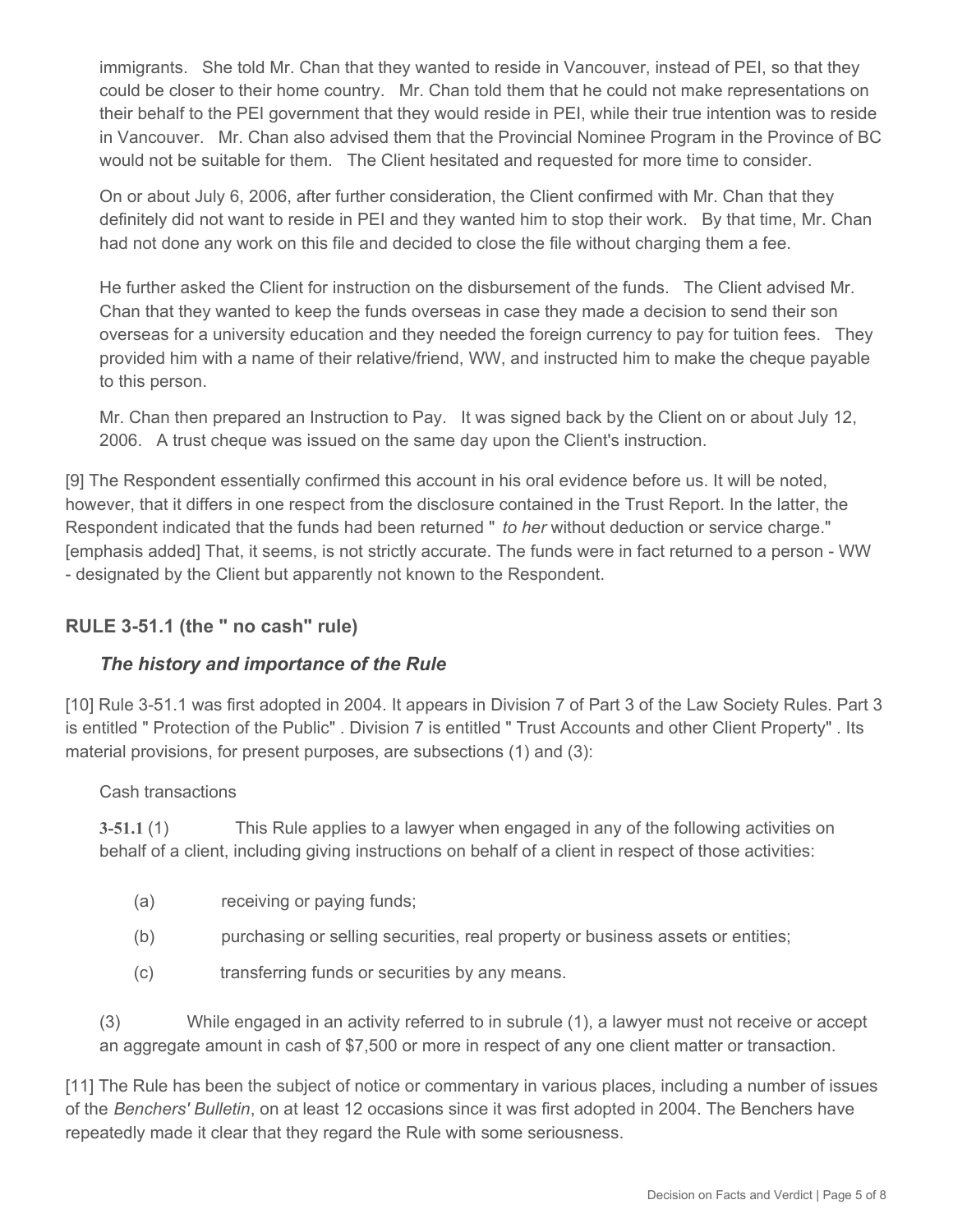# **Analysis**

## **The precedents and principles**

[12] The authorities establish that while a breach of the " no-cash" Rule may amount to no more than a " Rules breach" it may also, depending on the circumstances, rise to the level of professional misconduct. Professional misconduct is conduct that is " a marked departure" from what the Law Society expects of its members ( *Law Society of BC v. Martin,* 2005 LSBC 16 at paragraph [171]) and the onus is on the Law Society to establish this. The standard of proof " is higher than the balance of probabilities but less than reasonable doubt" and " rises in direct proportion to the gravity of the allegation and the seriousness of the consequences" ( *Law Society of BC v. Martin,* (*supra*) at paragraph [137]).

[13] There are three published decisions, all in 2008, in which allegations of breach of Rule 3-51.1 have been considered: *Law Society of BC v. Lyons*, 2008 LSBC 09; *Law Society of BC v. Adelaar*, 2008 LSBC 18; and *Law Society of BC v. Norton*, 2008 LSBC 22. In both *Adelaar* and *Norton* the Respondent admitted having committed a breach of the Rule but argued that in the circumstances this did not constitute professional misconduct. In both cases the Hearing Panel agreed.

[14] In *Lyons*, the first case involving an alleged breach of the Rule, the Respondent member admitted both the breach and that it constituted professional misconduct. The Panel said (at paragraph [29]):

Notwithstanding the admission of the Respondent to the charge of professional misconduct, the onus rests upon the Law Society to satisfy this Panel that indeed his actions constitute professional misconduct or a breach of the Rules.

[15] The Panel concluded on the facts that the Respondent member was guilty of professional misconduct.

## **Drawing the Line**

[16] In *Lyons* (*supra*) the Panel adopted the widely followed proposition in *Law Society of BC v. Martin,*  (*supra*) at paragraph [171] that the test of professional misconduct is " whether the facts, as made out, disclose a marked departure from that conduct the Law Society expects of its members" . It said (*Lyons* at paragraph [35]) that " weight must be given to a number of factors, including the gravity of the misconduct, its duration, the number of breaches, the presence or absence of mala fides, and the harm caused by the respondent's conduct." On its face, this is not an exhaustive catalogue of material considerations.

[17] In this case, the relevant considerations are, we think, the following:

(a) As noted by the Hearing Panel in *Lyons* (at paragraph [26]):

... the purpose and effect of Rule 3-51.1 are to prevent money laundering in the simplest way possible - " If cash cannot be accepted, it cannot be laundered." The rule is a financial transaction rule, not a money laundering rule. It is objective and simple, and does not call for any application of judgment or due diligence as to the purpose or intentions of the person tendering the prohibited cash to the lawyer.

(b) At the time the breach occurred, the Rule had been in place for two years or more. In *Law Society of BC v. Kirkhope,* 2005 LSBC 23, which did not concern Rule 3-51.1, the Hearing Panel said, at paragraph [15]: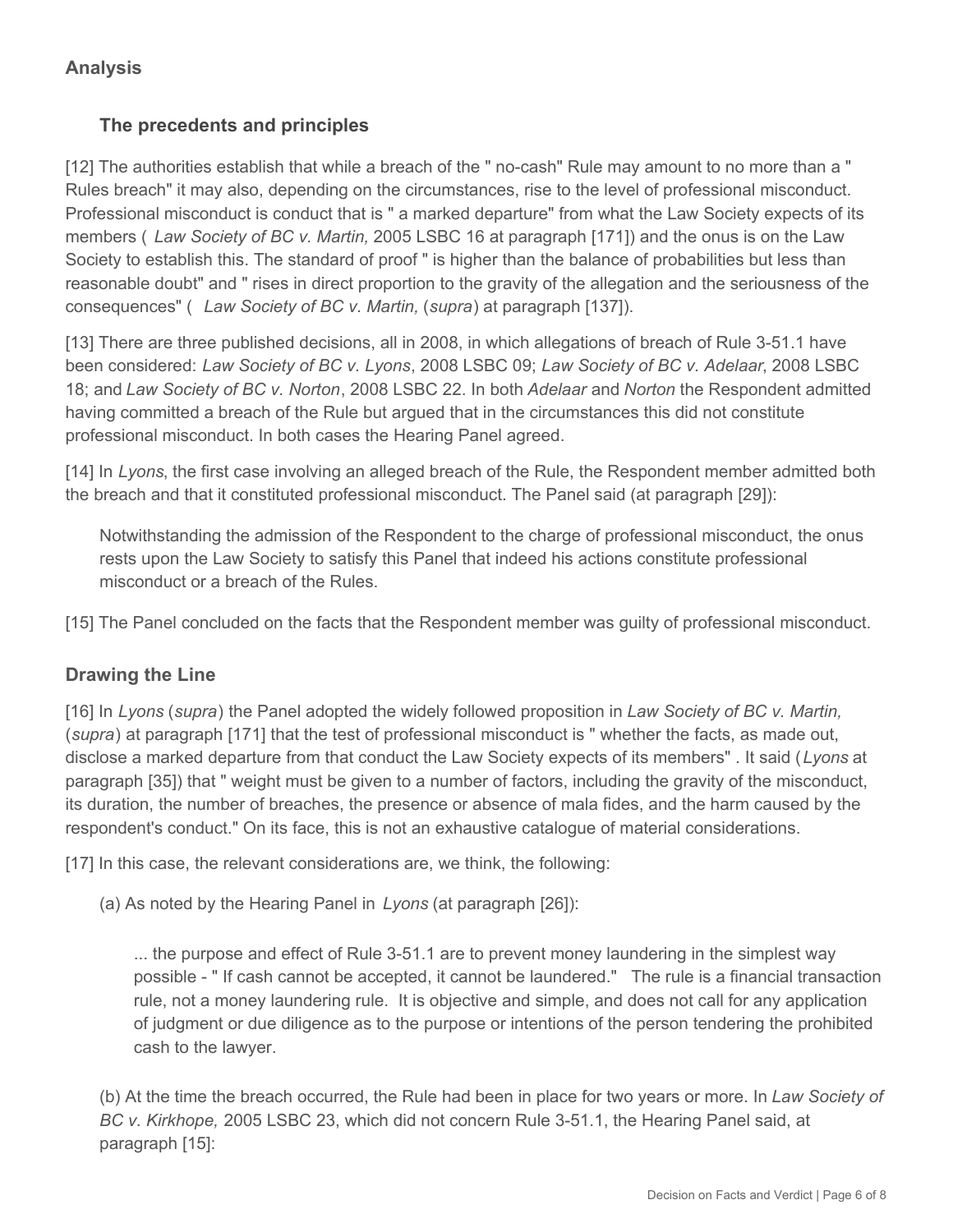We accept that every lawyer cannot be expected to know every law. For example, the day after the rule was passed by the Bencher's [sic] prohibiting lawyers from accepting \$10,000 or more in cash from a client except in certain circumstances, it would be understandable that many lawyers would not be aware of that new rule. If a lawyer accepted more than \$10,000 on that day, then said they were unaware of the requirement, it might be an excusable error. Six months later the same error becomes less understandable and excusable.

(c) At the time the breach occurred, the Rule had been the subject of extensive communications from the Law Society, most recently in the March-April 2006 issue of the *Benchers' Bulletin*, published a scant few months before the breach occurred and in which the seriousness with which the Benchers regarded the matter had once again been emphasized;

(d) In contrast to the position in *Lyons*, the Respondent did not deliberately set out to disregard the Rule. On the contrary, he considered what he thought were his professional obligations in the circumstances, albeit that consideration, as he acknowledges, was - due, we must assume, to ignorance - incomplete. The Respondent says that he was generally aware of his duty under Canadian law and under the requirements of the profession and to be on guard against money laundering. He says that, on June 16, 2006, before he called the Client about the cash payment, he double checked the *Professional Conduct Handbook* and, in particular, reviewed Chapter 4, Section 6, which enjoins a lawyer from engaging in any activity that he or she knows or ought to know assists in or encourages any dishonesty, crime or fraud. The Respondent says that, in light of this, he considered what he knew about his client and determined that he could safely conclude that no money laundering was involved. He concedes, however, that he did not know of or further check the Law Society Rules, in particular Rule 3- 51.1(3). In this respect, the position is similar to that in *Norton*, where the lawyer " did not specifically consider or recall the prohibition in Rule 3-51.1" at the time he received the cash (*Norton*, paragraph [3], sub. 6).

(e) The Respondent faced no dilemma comparable to that confronted by Mr. Adelaar as described in paragraphs [6] to [11] of the decision in *Adelaar.*

(f) In *Adelaar* the lawyer reported his receipt of cash in breach of the Rule to the Law Society within about a month of the occurrence. In *Norton* the report was made within a few days of the breach. In this case, the Respondent received the cash in June 2006 but, presumably because he did not realize that the Rule had been violated, did not report the matter to the Law Society until, in March 2007, he filed his 2006 Trust Report.

## **Conclusion**

[18] We accept the Respondent's account that he did make an effort to consider his professional obligations in the circumstances and to comply with them; unfortunately, he got it wrong. He did, however, make the effort.

[19] While perfection is no doubt a standard to be aspired to, we do not think it can reasonably be said that the Law Society ordinarily expects its members to be perfect. It follows that merely to fall short of perfection cannot sensibly be considered to meet the test of professional misconduct. Something more is required, whether it be described, as it was in *Law Society of BC v. Martin,* (*supra*) at paragraph [154], as conduct manifesting " culpability which is grounded in a fundamental degree of fault, that is whether it displays gross culpable neglect of his duties as a lawyer" or in some other way.